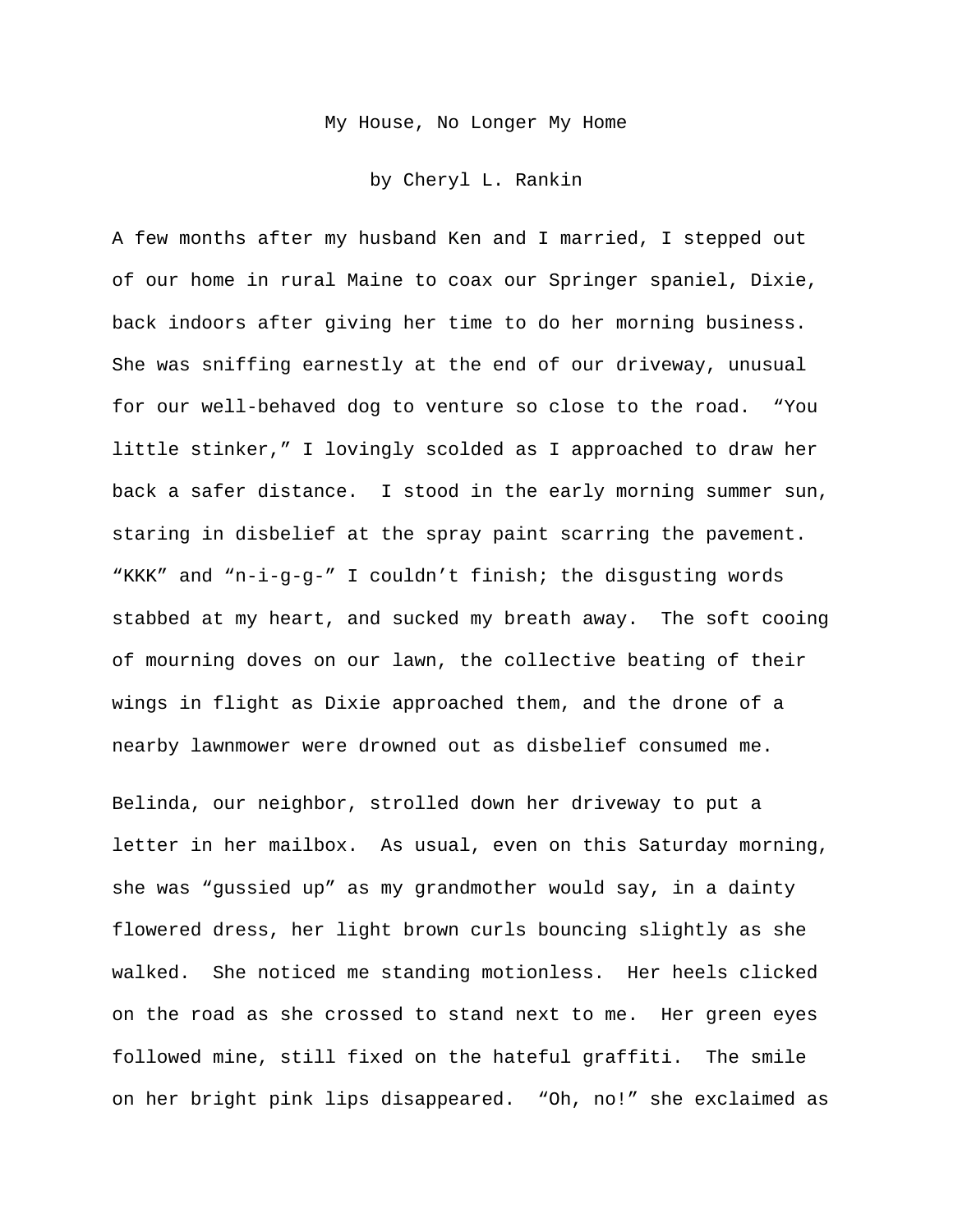she hugged me. "How awful! You can't help it if you fell in love and married a black man! I'm so sorry."

The fleeting feeling of comfort from her hug evaporated with her words. I tried to find even a hint of sarcasm in them, hoping she meant them as a joke, however inappropriate, but her words rang as her truth. Was she deliberately trying to hurt me? Was I somehow over-reacting to her words? Regardless of what compelled her, the impact on me was a mixed feeling of betrayal and anger.

My eyes burned with tears. I brushed them away impatiently as my mind raced with unspoken thoughts. "Really, Belinda? You loved my ex-husband, a hopeless drunk who couldn't keep a job, and left the raising of our daughter up to me. You never had a bad thing to say about that blue-eyed loser. But I can't 'help it' that I married an intelligent, funny, kind, dependable Army vet with a master's degree , who is a respected assistant city manager? Just because his skin isn't white."

All I choked out to her was "Couldn't help it? Really? Like if I had any control over myself, I never would have chosen Ken for a husband?" I pushed her arms away, almost hoping for a look of shock on her face. She instead had a confused, pitying look as I walked away. How could she think she should pity me? Who else thought I had caved in to some unfortunate attraction?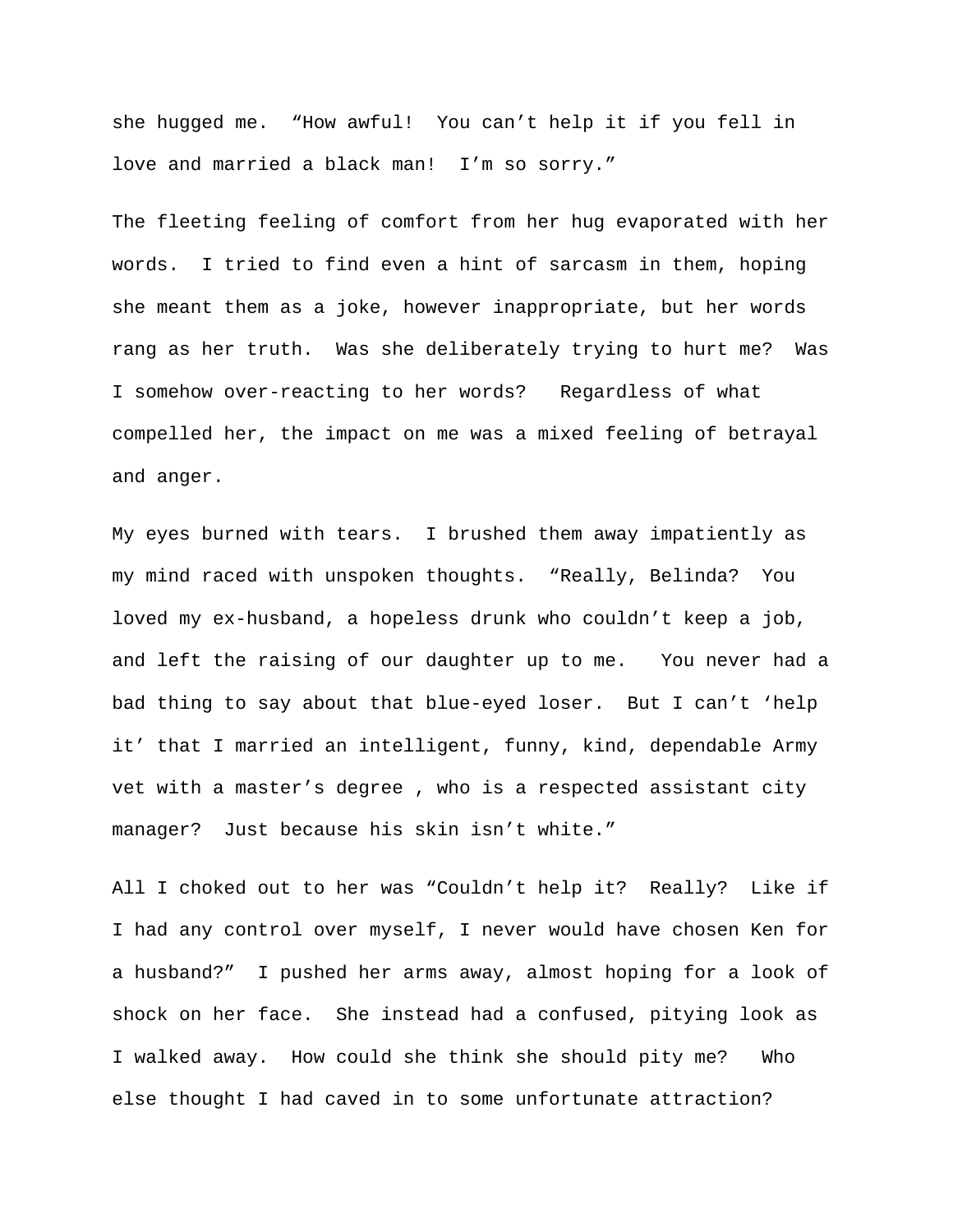My legs were shaking but at the same time felt like lead, as I made my way back down the driveway to my door. I was dizzy with a sick chill despite the warm sun, and the world around me seemed colorless. How could I tell Ken about this? How could we ever know which of our "friendly" neighbors felt compelled to share their beliefs using a can of ugly orange spray paint in the dead of night?

Was it Belinda or another of the church-going neighborhood PTA moms? Someone who had stood next to me at a school fundraiser, as we sold sundaes? *Noooooooo*. Paula, who babysat my daughter after school, or her husband John, who worked with me at the university? Impossible! Could it be Belinda's husband Larry or one of the other neighbor dads who often played basketball with Ken in our back yard? Couldn't be! Maybe it was one of the kids who attended school with my daughter, rode bikes with her to the lake to go swimming, who shared birthday parties, and sleepovers? *No way!* Was it just one person out of our town of 500? Because I hadn't a hint that anyone felt that way, I couldn't rule any of them out. I hated being so suspicious; it hurt my heart to wonder about everyone because I couldn't identify the "someone."

Every ounce of contentment and good will that I had built over the past 12 years of living in our tiny town drained away. The